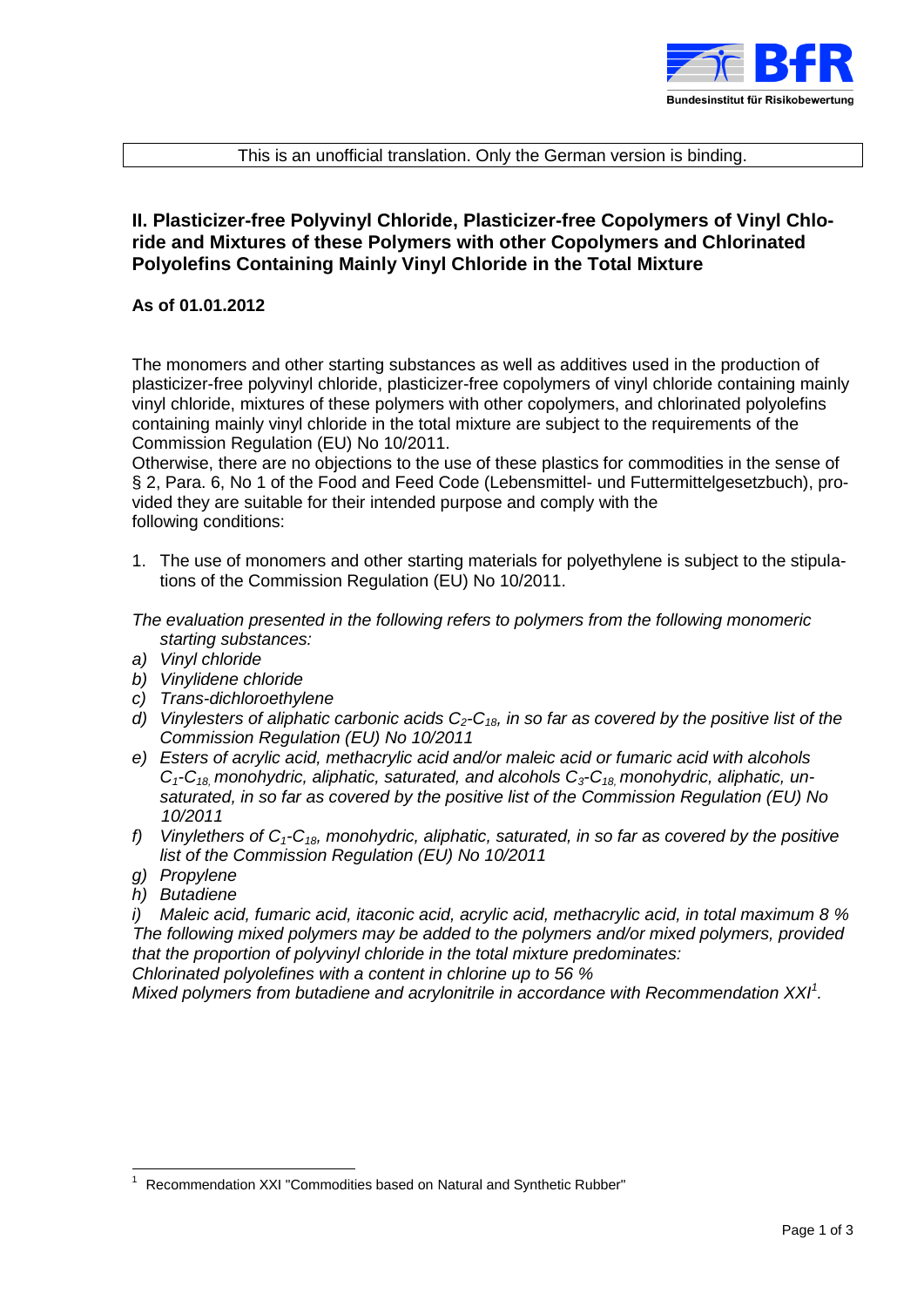

2. Plastics for food contact materials can be produced and processed with the substances regulated by the Commodities Regulation. The respective restrictions have to be followed. Additionally, the raw polymer and finished products must not contain other than the following production aids<sup>2</sup> and their residues or conversion products (from manufacturing and processing) respectively, in the maximum amounts given:



The following substances may be used as pasting agent for the above listed peroxide catalysts  $Di$ -n-butylphthalate $3$ in total Diisobutylphthalate<sup>4</sup> max. Dicyclohexylphthalate  $\Box$  0.5 % The following may be used to stabilise aqueous peroxide solutions: Nonylphenoxypoly-(ethylenoxy)-ethanol (degree of ethoxylation 4 - 14), max. 0.04 % Polysaccharide, based on macromolecules of the monosaccharides glucose and mannose, as well glucuronic acid, max. 0.004 %

b) Residues of the following emulsifying agents, in total max. 3.0 %: Sodium hydroxyoctadecane sulfonate Sodium, potassium and ammonium salts of hydroxy fatty acids of chain length  $C_{12}$ - $C_{20}$ , as well as their sulfation and acetylation products

 $\frac{1}{2}$ Such production aids also include polymerisation regulators which are occasionally used, e.g. dodecyl mercaptane, trichloroethylene or 2-mercaptoethanol, max. 0.02 %, N,N-Diethylhydroxylamine, max. 0,012 %, as well as cross-linking agents. These substances are incorporated into the polymer during polymerisation.

<sup>3</sup> Permitted in accordance with the Commission Regulation (EU) No 10/2011. Migration of this substance into foodstuffs is regulated by the Commission Regulation (EU) No 10/2011.

<sup>4</sup> Restrictions applying to di-n-butylphthalate also apply to diisobutylphthalate.